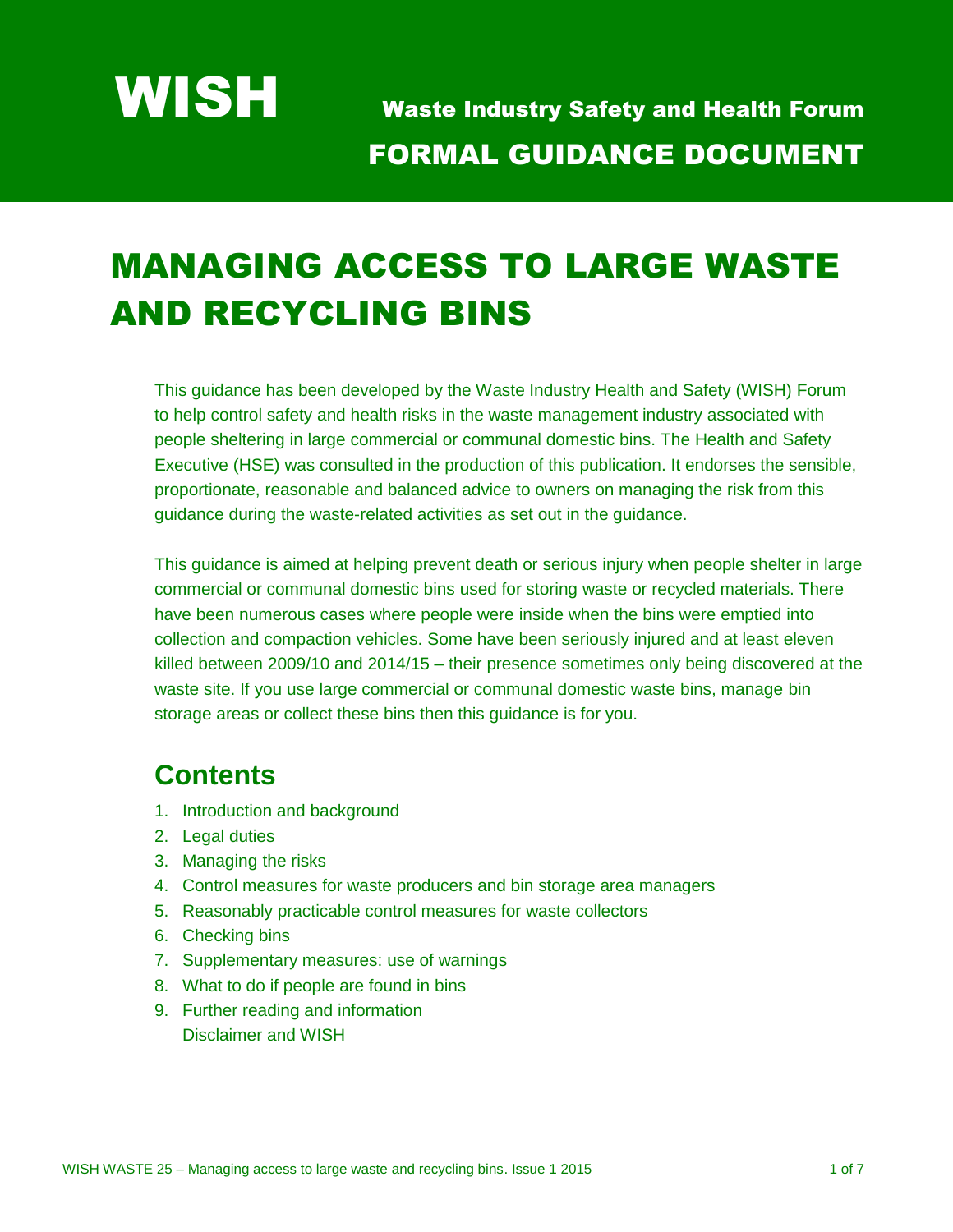#### **1. Introduction and background**

This guidance aims to help those who use or collect large commercial and communal domestic bins, and those who manage storage bin areas, to reduce the risks of people being able to get into these bins and being injured or killed. Some of the issues covered will require cooperation and coordination between the organisations involved (eg between those producing and collecting the waste). This guidance cannot cover every foreseeable situation and is not comprehensive. Note: The term 'waste' used in this guidance also includes materials intended for re-use or recycling.

There have been many reports from the industry and in the press of people being found alive in waste bins before, or as, the contents were tipped into the collection vehicle. Fortunately, in most of these cases, no one was significantly hurt. However, some people have been found with injuries caused by falling when bins are lifted and/or crushing by the collection vehicle's compaction machinery. There have also been cases where people have been killed – sometimes only discovered later when the collection vehicle has been unloaded (eg at a transfer station). The types of bins involved are normally the larger ones (typically of at least 660 litres capacity with four wheels) used for commercial and communal domestic collections, euro carts, front-end loader containers, paladins and skips. Cases involving smaller wheelie bins (typically 120 litres with two wheels) are exceptionally rare.

#### **2. The law**

All employers and the self-employed are required by section 3 of the Health and Safety at Work etc Act 1974 to ensure, so far as reasonably practicable, that their work activity – and the way they carry it out – does not put any members of the public at risk of harm. A simple definition of 'so far as is reasonably practicable' is given at [www.hse.gov.uk/risk/faq.](http://www.hse.gov.uk/risk/faq)

This duty applies to all businesses that produce commercial waste, manage a waste bin storage area, or collect waste as part of their work activity – and where it is reasonably foreseeable that someone could get into a bin and be injured as a result.

These businesses also have duties under the Management of Health and Safety at Work Regulations 1999, particularly those about assessing and managing risks, cooperation and coordination, and providing information. Further information about assessing risks can be found at [www.hse.gov.uk/risk](http://www.hse.gov.uk/risk) and sensible risk management at [www.hse.gov.uk/risk/principles.htm.](http://www.hse.gov.uk/risk/principles.htm)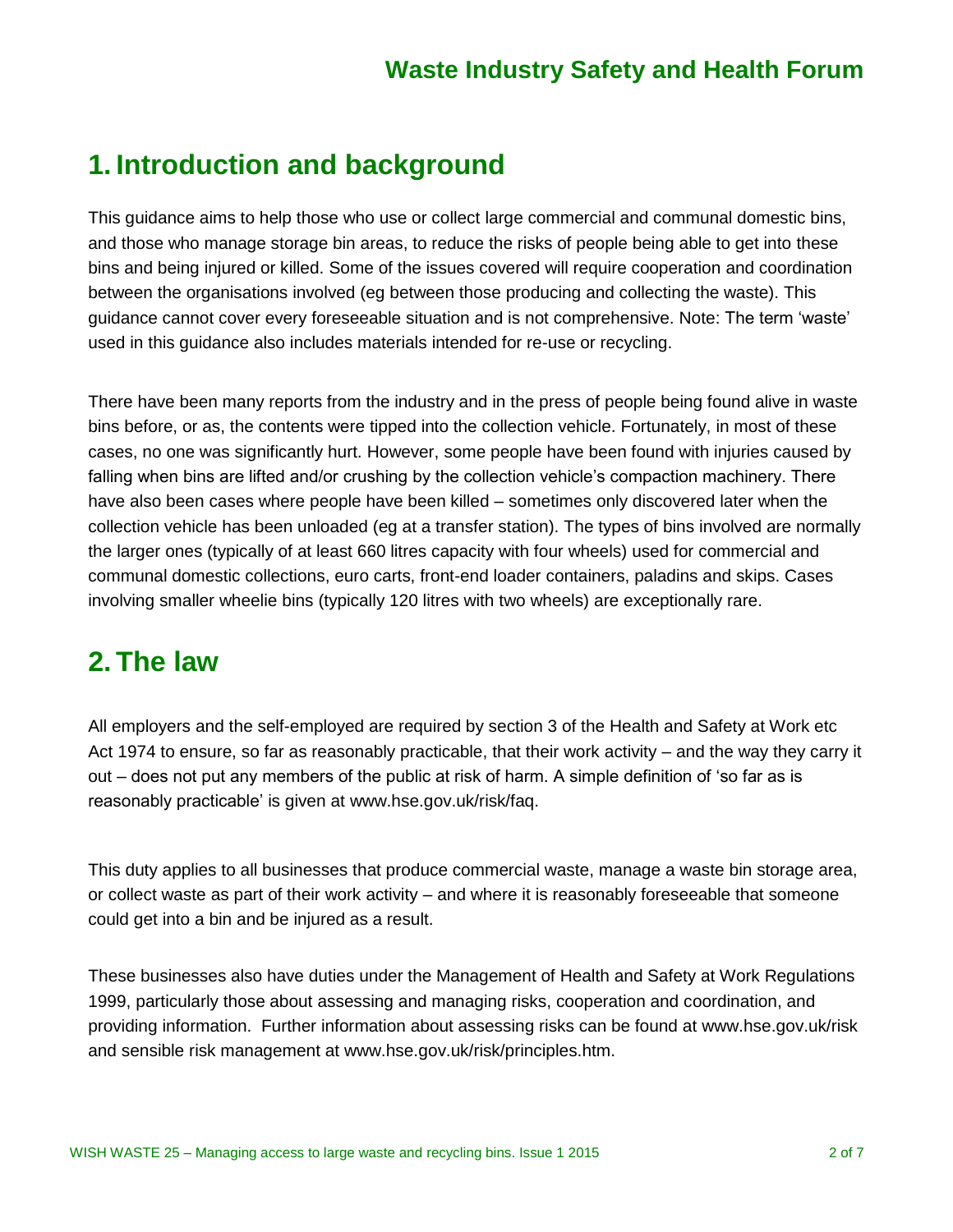# **3. Managing the risks**

Businesses should take reasonably practicable precautions to ensure members of the public are not harmed. What precautions are required depends on how foreseeable it is that people can gain access and get into the bins in the first place and how likely they are to be found if they have got in. Factors increasing foreseeability include:

- The bin storage area:
	- Being quiet and isolated
	- Being dark and unlit, especially at collection times
	- Being open and unsecured permitting easy access to the bins
	- Making bin lids easy to reach by their position and/or leaving items to climb on
- The bins:
	- Having lids that are not secured and easy to open
	- Having large openings that are easy to get through
	- Being stored for long periods unemptied and undisturbed
	- Containing dry, comfortable waste (paper, card, textile and other similar dry wastes are more likely to attract those seeking shelter than mixed, residual or wet waste)
- The environment:
	- Rough sleepers, drug abusers, alcoholics and vagrants known to be in the area
	- Known instances or people being found in the bins or in the storage area
	- Periods of wet or cold weather (people are more likely to seek shelter, and for longer in these conditions)

Key issues to address are:

- Reducing the likelihood of people getting into bins
- Checking there is nobody inside before emptying
- Stopping the compactor quickly as soon as employees realise someone has been tipped into the collection vehicle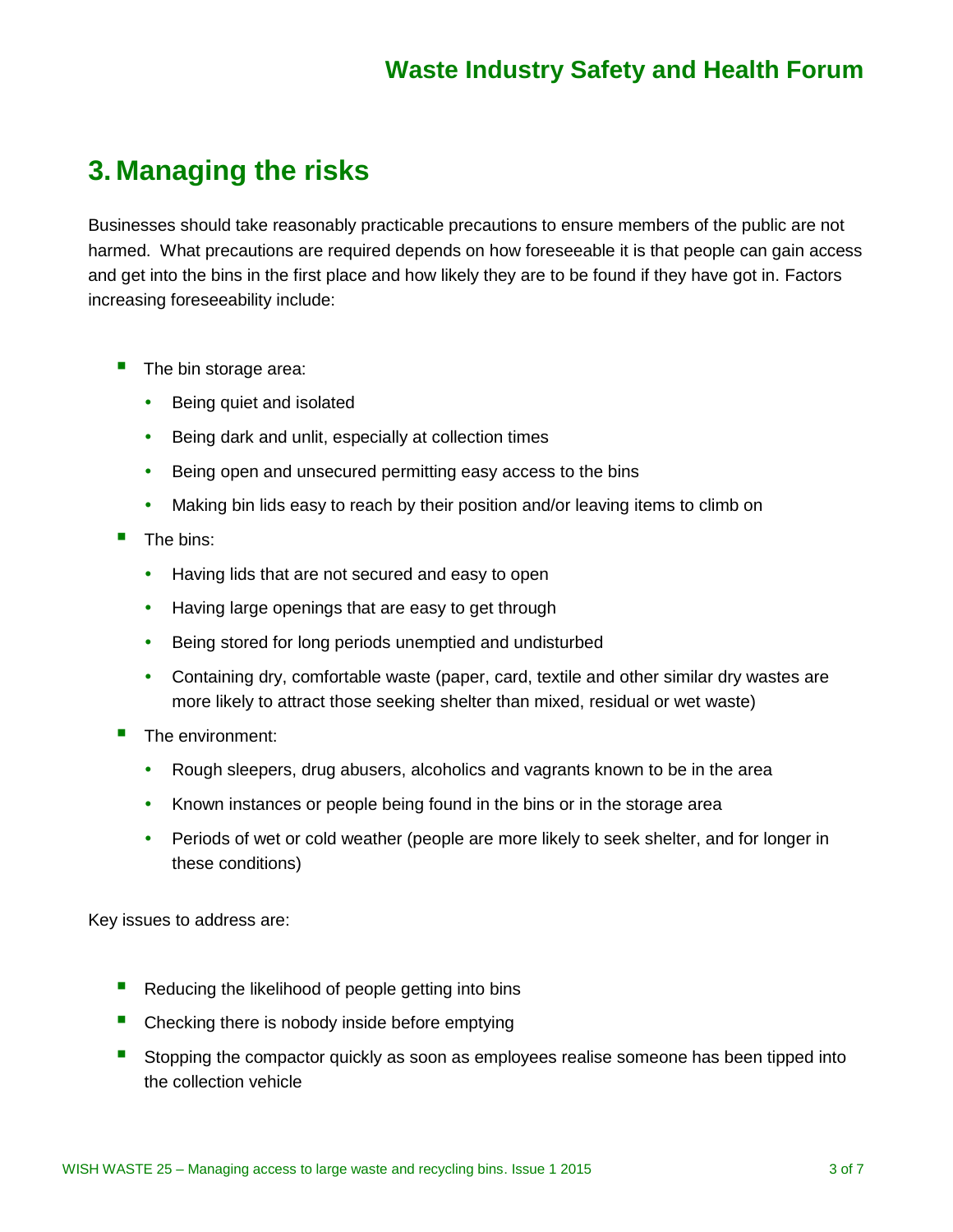## **4. Reasonably practicable control measures for waste producers and bin storage area managers**

Waste producers and businesses managing bin storage areas have the primary responsibility for ensuring people do not get into bins. They should:

- Fully inform relevant employees involved in waste bin use/storage of the risk of people getting into bins and the action required to prevent/minimise the
- **Supervise employees appropriately and sufficiently to ensure they understand and are** applying the necessary actions correctly
- Where practicable, locate bins in a secure are
- **E** Ensure employees watch out for and report any signs of people getting, or trying to get, into storage areas and especially into bin
- Where there are signs of people getting or trying to get into bins and/or other risk factors suggest it is reasonably foreseeable then use types of bin most suitable to minimise risks, (eg with bin-lid locks, lid-opening restrictors, fixed or lockable grilles or other access-restrictors
- Follow the supplier's instructions for bin security devices and ensure they are properly maintained used at all time
- In any case, ensure employees check bins regularly (see below), especially before a collection is due (the appropriate frequency of checks depends largely on what other controls are in place – if it was impossible for people to get into bins these checks wouldn't be needed at all

#### **5. Control measures for waste collectors**

Those responsible for waste collections should:

- **Ensure collection drivers and loaders are fully aware of the potential for there to be people in** bins and are adequately informed about checking the bins before emptying them, including what to do if a person is found (see below)
- **Ensure the compactor stop switches are readily accessible, clearly marked and that employees** know where they are and how to use them
- Supervise employees appropriately and sufficiently to ensure they understand and are applying the necessary actions correctly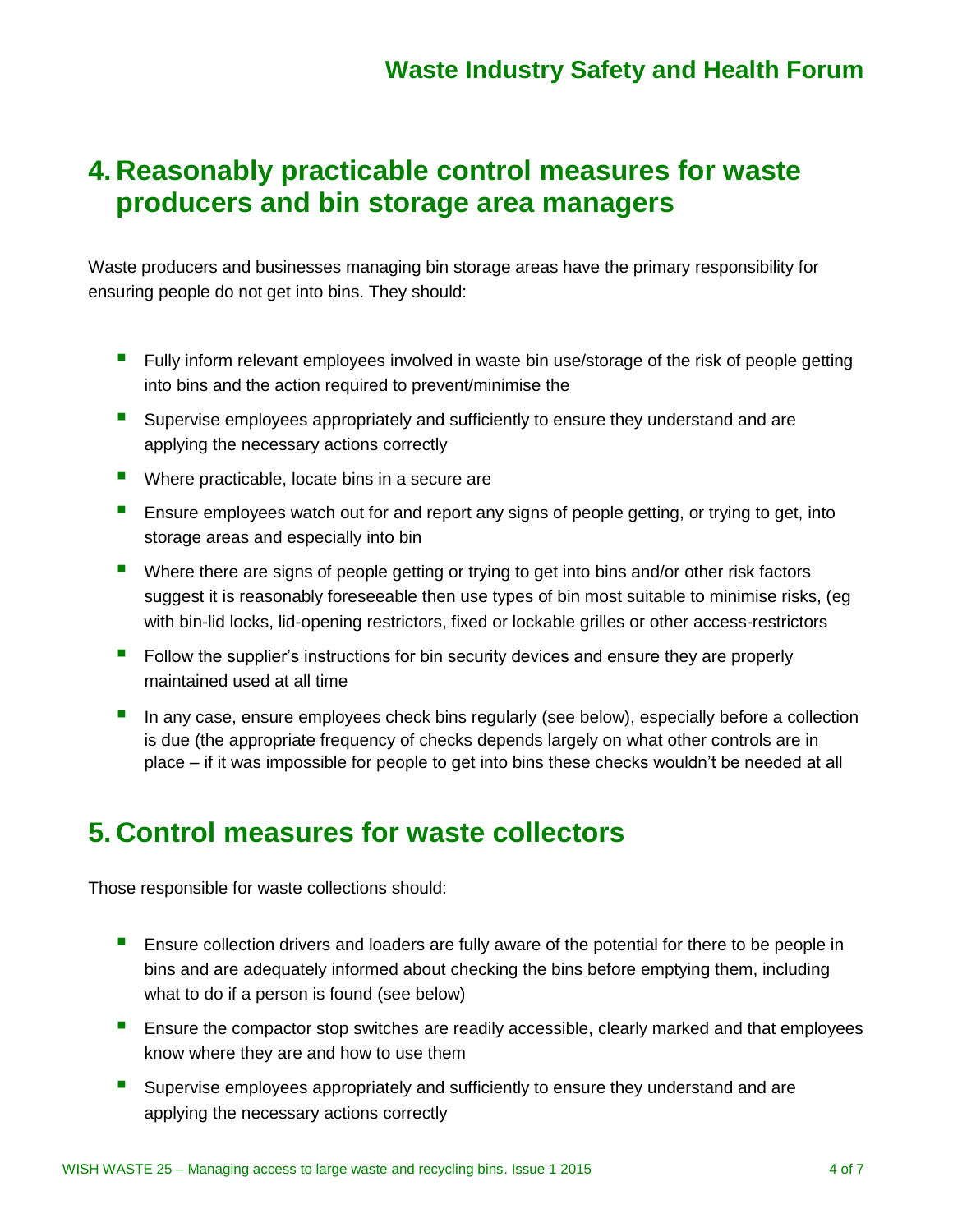# **6. Checking bins**

Checking bins for people inside should be simple and straightforward. A quick visual check of the bin contents should be enough. This can simply mean being aware of what waste should be there, looking for obvious signs of disturbance and checking for unexpected items, such as bags, blankets etc. Physically disturbing and rummaging around in the contents is not necessary and should be avoided. Where bins are being emptied by front-end loaders, tapping/banging the bin on the floor using the lift mechanism is also recommended before emptying.

# **7.Supplementary measure: use of warnings**

Where warning labels or stickers are used on bins, users, managers and collectors should still apply the controls outlined. However, the use of warnings may serve a dual purpose – to remind people about the dangers of occupying bins, and also to remind collection drivers and loaders about the need to carry out a check on the bin contents before lifting. Where warning labels or stickers are used, it is recommended that pictures are used to overcome language and literacy difficulties.

# **8. What to do if people are found in bins**

The waste producers and other waste businesses concerned should:

- Give their relevant employees clear information and instructions on the risks and what to do if a person is discovered inside a bin (or collection vehicle). This should include:
	- How people are likely to behave, especially the potential for becoming aggressive and possibly violent (see advice at www.hse.gov.uk/violence and in HSE's leaflet *'violence at work: a guide for employers'*)
	- **Not** to try restraining the person, especially if they attempt to escape
	- How to help people get out of the bins or the vehicle
	- How to report any incidents where people have been found in bins
- Report any fatalities or serious injuries to people needing treatment in hospital in accordance with the reporting of injuries, diseases and dangerous occurrences regulations (riddor) 2013 [\(www.hse.gov.uk/riddor\)](http://www.hse.gov.uk/riddor)
- Record brief details of all incidents involving people found getting into storage areas and/or bins (even if non-reportable under RIDDOR 2013)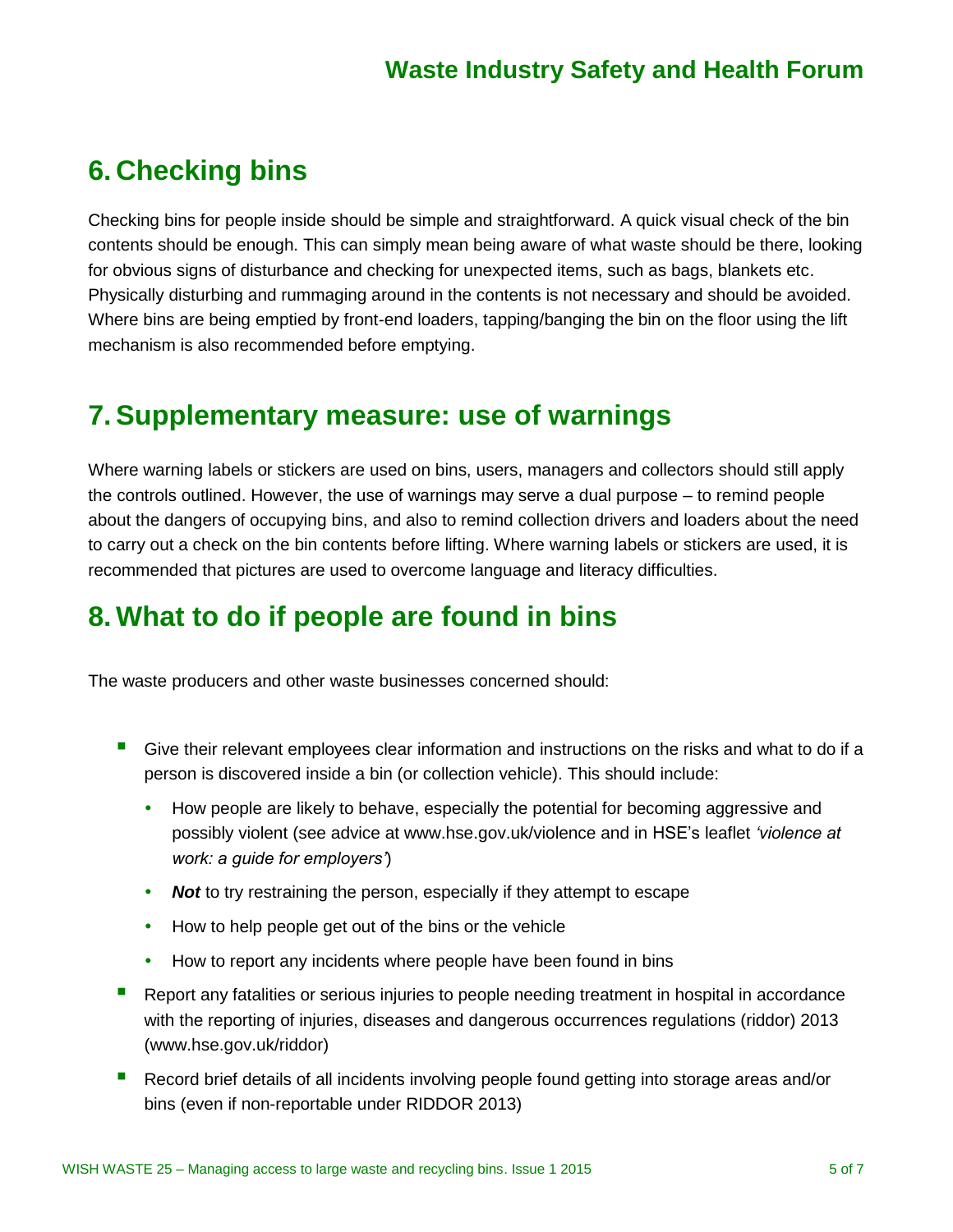- **Share this information with other relevant parties (eg between those producing and collecting** the waste)
- **Take the information into account when deciding whether the existing control measures are** adequate and whether any improvements are needed

# **9. Further reading and information**

Research into the issues, risks and prevention of people sleeping in waste containers, BIFFA, CWIM and Street Links, February 2014

[www.ciwm.co.uk/web/FILES/Technical/Streetlink\\_CIWM\\_Biffa\\_rough\\_sleepers\\_report\\_Feb\\_2014.pdf](http://www.ciwm.co.uk/web/FILES/Technical/Streetlink_CIWM_Biffa_rough_sleepers_report_Feb_2014.pdf)

Waste and recycling vehicles in street collection WISH WASTE 04

Safe transport in waste management and recycling facilities WISH WASTE 09

Health and safety training: Guidelines for the waste management and recycling industry Waste 21(rev1) HSE 2013 [www.hse.gov.uk/pubns/waste21.pdf](http://www.hse.gov.uk/pubns/waste21.pdf)

In addition: The list below is not comprehensive, but does provide an overview of useful documents you may wish to consider. Other guidance is available – you should ask your competent advisor:

HSE website: [www.hse.gov.uk](http://www.hse.gov.uk/)

HSE's waste website: [www.hse.gov.uk/waste](http://www.hse.gov.uk/waste)

HSE's worker involvement website: [www.hse.gov.uk/involvement](http://www.hse.gov.uk/involvement)